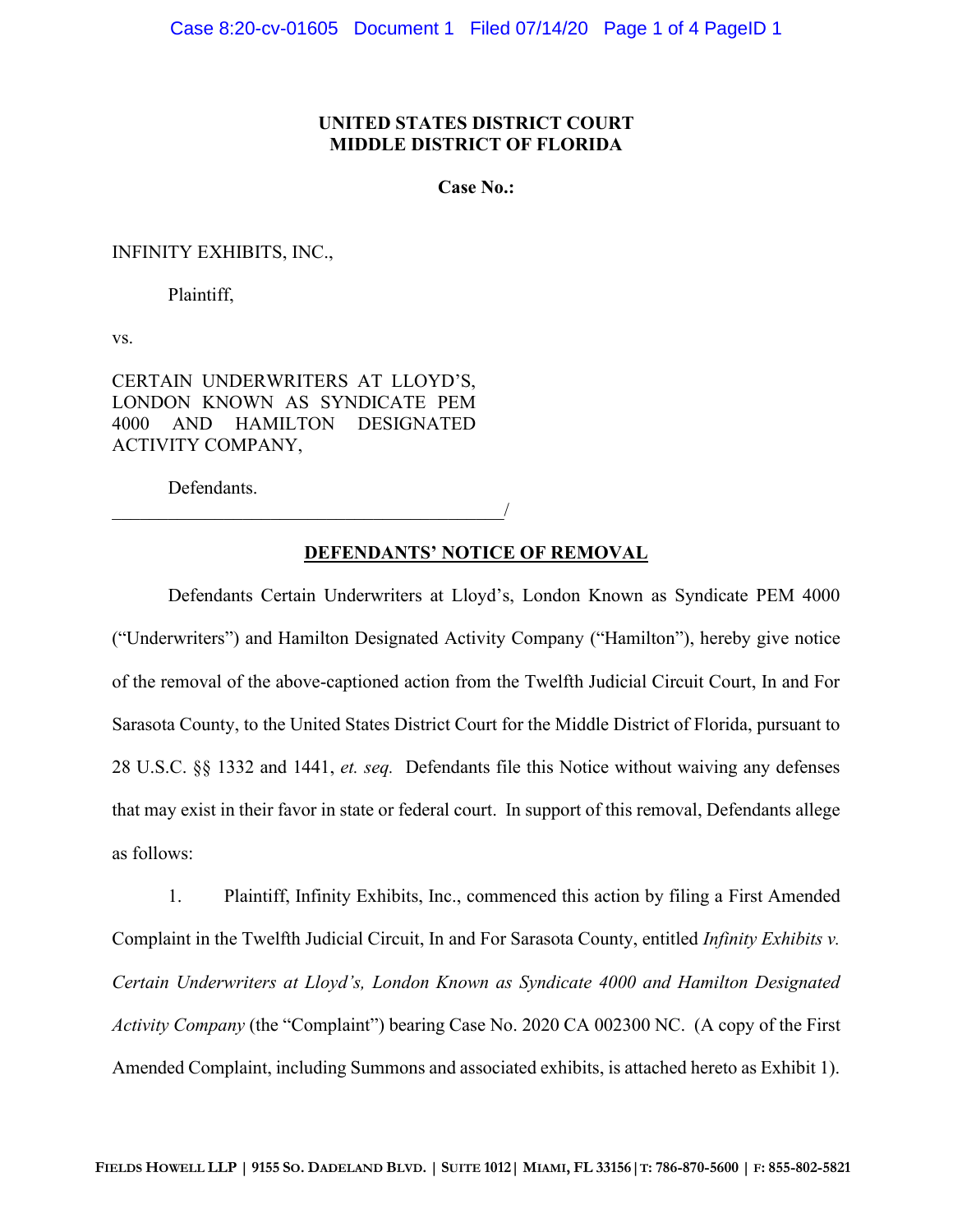## Case 8:20-cv-01605 Document 1 Filed 07/14/20 Page 2 of 4 PageID 2

2. This Notice of Removal of the case to the United States District Court is timely filed, as it is filed no more than thirty (30) days after Defendants were served with the First Amended Complaint on July 2, 2020, in accordance with 28 U.S.C. §§ 1441 *et. seq.* and Federal Rule of Civil Procedure  $6(a)(1)(c)$ .

3. This Court has subject matter jurisdiction over this action pursuant to 28 U.S.C. § 1332. There is diversity jurisdiction because all parties are diverse and the amount in controversy exceeds \$75,000.

#### **Complete Diversity Exists Between the Parties**

4. Plaintiff, Infinity Exhibits, Inc., is a Florida corporation authorized to do business and doing business at 2226 8<sup>th</sup> Street, Sarasota, FL 34237. *See* Exhibit 1 at ¶ 12. Accordingly, Plaintiff is a citizen of Florida for purposes of diversity jurisdiction.

5. Defendant, Underwriters, for the 2019-2020 policy year, consists of a single syndicate, PEM 4000, which has a sole capital contributor, Ironshore CC (Three) Ltd, a company registered in England & Wales, with its principal place of business in London, England. Accordingly, Underwriters for the 2019-2020 policy year is a citizen of the United Kingdom for the purposes of diversity jurisdiction.

6. Defendant, Hamilton, who subscribed to 80% of the policy for the 2020-2021 policy year, is a company registered in England & Wales, with its principal place of business in London, England. Accordingly, Hamilton is a citizen of the United Kingdom for the purposes of diversity jurisdiction.

7. Therefore, there is complete diversity of citizenship between the Plaintiff and Defendants.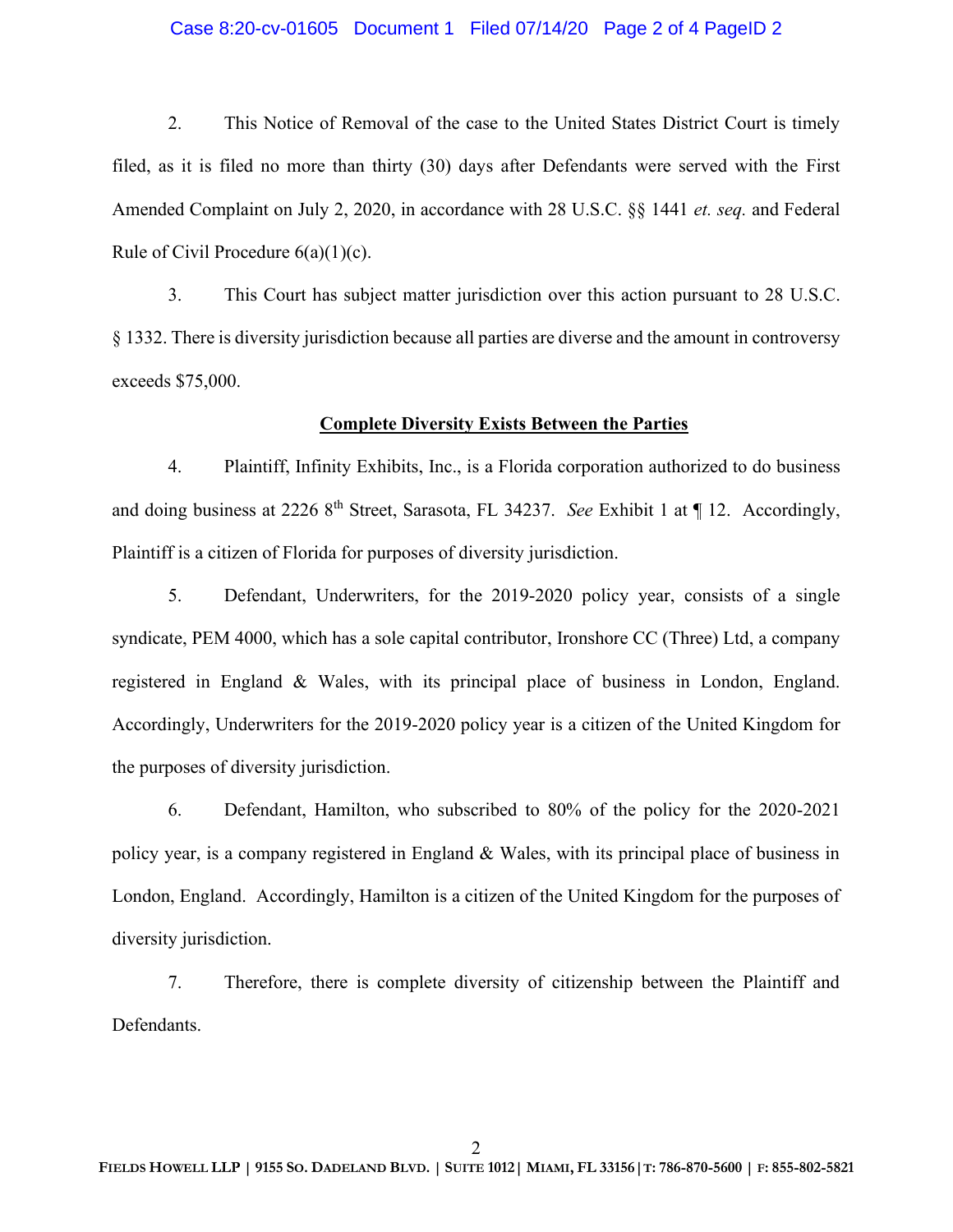## **The Amount in Controversy Exceeds \$75,000**

8. Plaintiff's First Amended Complaint alleges claims against Underwriters and Hamilton for declaratory judgment and alleged breach of contract seeking an order for Underwriters and Hamilton to pay for business interruption loss due to losses caused by the Coronavirus pandemic. *See* Exhibit 1 at ¶¶ 55-80.

9. Plaintiff's First Amended Complaint does not specify the amount of damages sought against Underwriters, but the 2019 policy issued by Underwriters has a business interruption limit of  $$150,000$ . Thus, Plaintiff's claim against Underwriters exceeds the  $$75,000$ threshold for diversity jurisdiction.

10. Plaintiff's First Amended Complaint does not specify the amount of damages sought against Hamilton, but the 2020 policy provides \$100,000 in business interruption coverage and Hamilton subscribed to 80% of that policy. Thus, Plaintiff's claim against Hamilton exceeds the \$75,000 threshold for diversity jurisdiction.

11. This Court has original jurisdiction over this action, and this case may be properly removed to this Court pursuant to 28 U.S.C. § 1441(a), in that the captioned matter is a civil action where the matter in controversy exceeds the sum or value of \$75,000, exclusive of interest and costs, and all properly joined parties are citizens of different states. 28 U.S.C. § 1332(a).

#### **Removal is Proper**

12. This action is removable pursuant to 28 U.S.C. § 1441 because it originally could have been brought in this Court.

13. The only previous state court filings served on Underwriters and Hamilton are the First Amended Complaint, attached exhibits and summons, which, pursuant to 28 U.S.C. § 1446(a), are attached as Exhibit 1.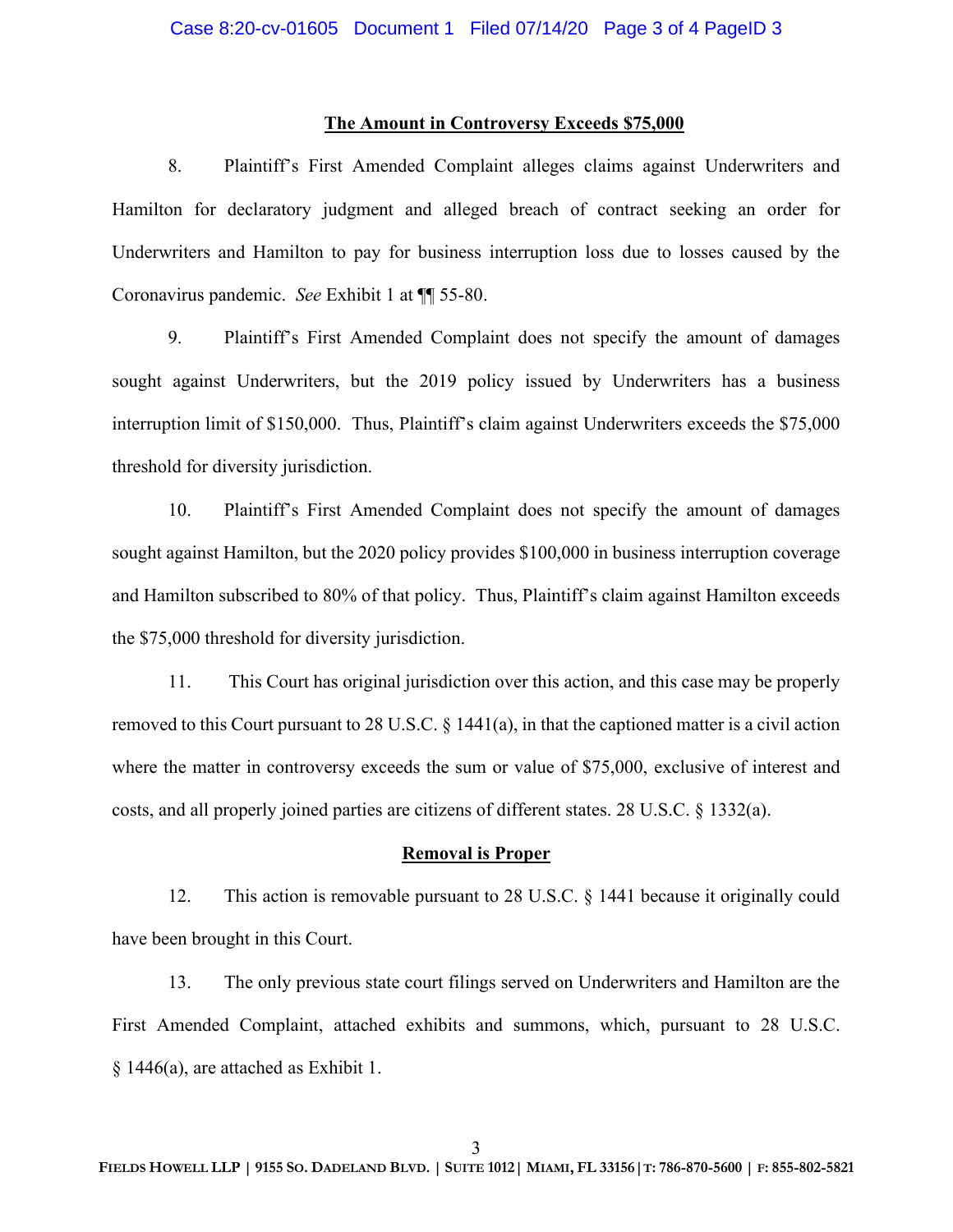#### Case 8:20-cv-01605 Document 1 Filed 07/14/20 Page 4 of 4 PageID 4

14. Pursuant to 28 U.S.C. § 1446(d), Defendant will provide notice to Plaintiff through delivery of a copy of this Notice and the state court Notice of Filing of Notice of Removal to Plaintiff's counsel of record, and will also provide notice to the Clerk of the Twelfth Judicial Circuit Court, In and For Sarasota County, through the filing of this Notice and the Notice of Filing of Notice of Removal into the record of the state court action. (The Notice of Filing of Notice of Removal is attached hereto as Exhibit 2).

WHEREFORE, Defendants, Underwriters and Hamilton, pray that this matter be removed from the Twelfth Judicial Circuit Court, In and For Sarasota County to the United States District Court for the Middle District of Florida, pursuant to 28 U.S.C. §§ 1332 & 1441, *et. seq.,* for further proceedings and disposition.

## **CERTIFICATE OF SERVICE**

I HEREBY CERITFY that the foregoing has been filed this  $14<sup>th</sup>$  day of July, 2020, using the Court's CM/ECF filing system and served via email to: **Joshua I. Gornitsky, Esq.,** Searles, Sheppard & Gornitsky, PLLC, *Attorneys for the Plaintiff*, 110 E. Broward Blvd., Suite 1570, Fort Lauderdale, Florida 33301, [josh@ssg.law,](mailto:josh@ssg.law) [sean@ssg.law,](mailto:sean@ssg.law) [jean@ssg.law.](mailto:jean@ssg.law)

> FIELDS HOWELL LLP Attorneys for Defendants, Underwriters 9155 So. Dadeland Blvd. Suite 1012 Miami, FL 33156 Tel: (786) 870-5600 Fax: (855) 802-5821

By:*/s/ Armando P. Rubio* Armando P. Rubio, Esq. Florida Bar No. 478539 arubio@fieldshowell.com [service@fieldshowell.com](mailto:service@fieldshowell.com)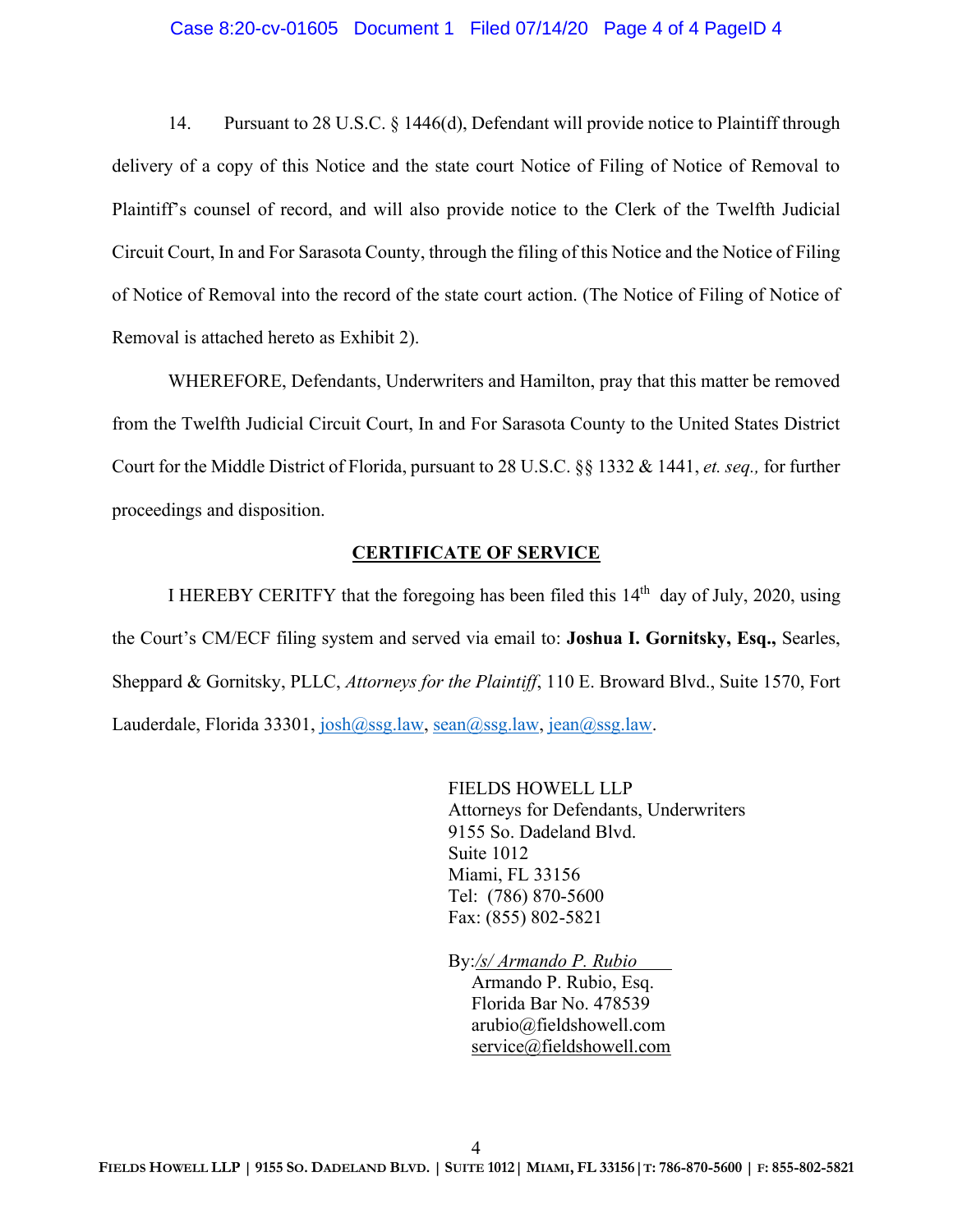Filing # 109728334 E-Filed 07/02/2020 12:18:12 Filed 07/14/20 Page 1 of 160 PageID 6

# **IN THE CIRCUIT COURT, TWELFTH JUDICIAL CIRCUIT, IN AND FOR SARASOTA COUNTY, FLORIDA**

# **Plaintiff,**

**INFINITY EXHIBITS, INC., CASE NO.: \_\_\_\_\_\_\_\_\_\_\_\_\_\_**

**vs.**

**CERTAIN UNDERWRITERS AT LLOYD'S LONDON KNOWN AS SYNDICATE PEM 4000; and HAMILTON INSURANCE DESIGNATED ACTIVITY COMPANY,**

**Defendants.**

**\_\_\_\_\_\_\_\_\_\_\_\_\_\_\_\_\_\_\_\_\_\_\_\_\_\_\_\_\_\_\_\_\_\_\_\_\_\_/**

# **PLAINTIFF'S FIRST AMENDED COMPLAINT**

Plaintiff, INFINITY EXHIBITS, INC., brings this action against CERTAIN UNDERWRITERS AT LLOYD'S LONDON KNOWN AS SYNDICATE PEM 4000, and HAMILTON INSURANCE DESIGNATED ACTIVITY COMPANY ("UNDERWRITERS") for a declaratory judgment of rights and obligations under contracts of insurance and over UNDERWRITERS' anticipated breach of insurance policies from the denial of business interruption and extra expense coverage, and additional coverages, for Plaintiff who has suffered enormous business income losses and related covered expenses resulting from civil authority orders putting in place measures to stop the spread of the COVID-19 pandemic, and states:

# **I. INTRODUCTION**

1. On March 11, 2020, the WHO declared that the COVID-19 outbreak qualified as a worldwide pandemic.

2. A few days later, the Centers for Disease Control and Prevention issued public guidance in an attempt to slow the spread of COVID-19.

3. This guidance advised that individuals adopt social distancing measures, such as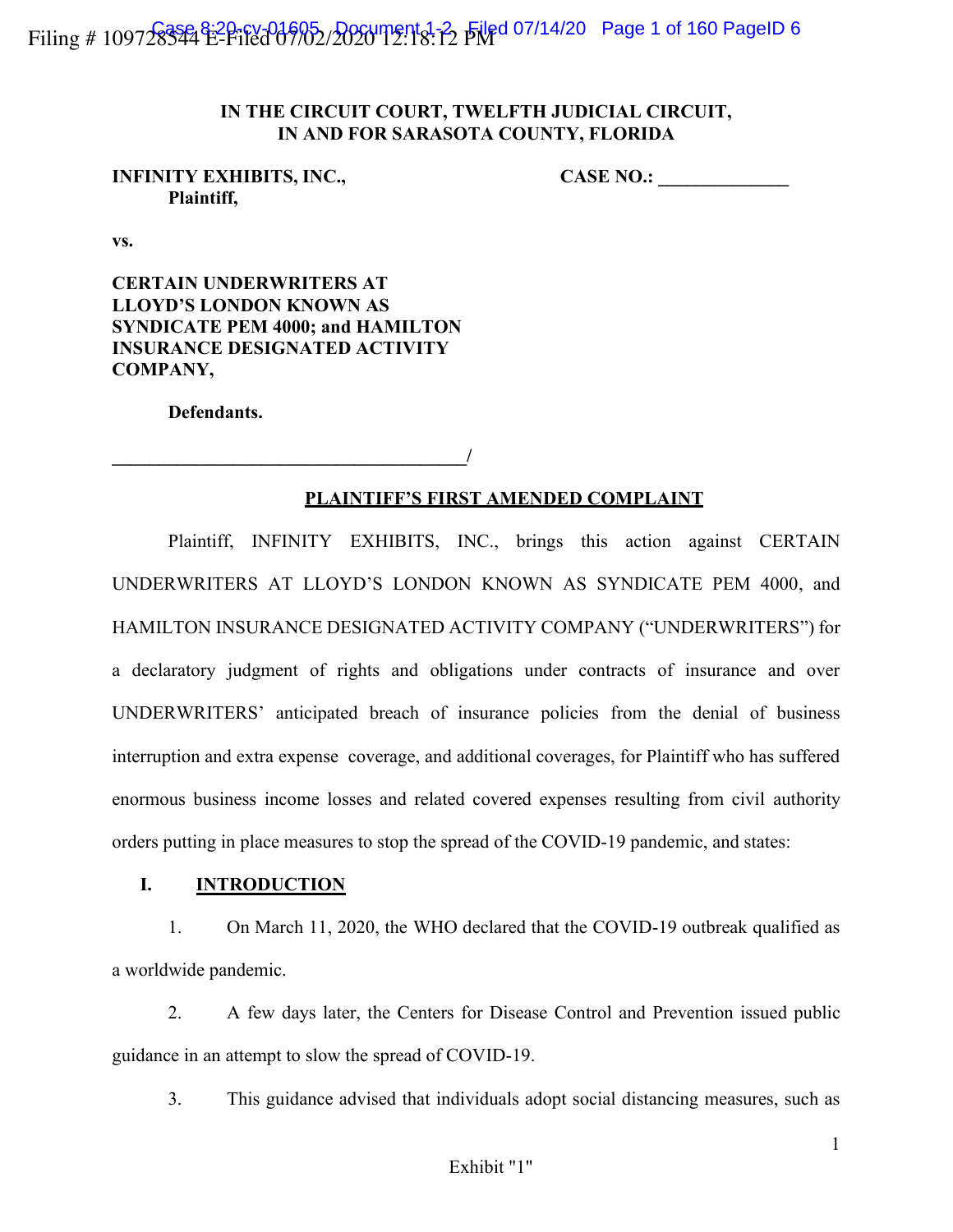## Case 8:20-cv-01605 Document 1-2 Filed 07/14/20 Page 2 of 160 PageID 7

working from home, avoiding shopping trips and gatherings of more than 10 people.

4. In order to enforce the guidelines, state governments entered civil authority orders suspending, or severely curtailing business operations of non-essential businesses that interact with the public and provide gathering places for individuals.

5. The results of these restrictions and prohibitions has been catastrophic for most non-essential businesses, especially those that cater to large events, who have been forced to close, furlough employees, and endure a sudden shutdown of cash flow that threatens their very survival.

6. Most businesses, like the Plaintiff herein, protect themselves from events like the current pandemic through all-risk commercial property insurance policies.

7. These policies promise to indemnify the policyholder for actual business losses incurred when business operations are involuntarily suspended, interrupted, curtailed, when access to the premises is prohibited because of direct physical loss or damage to the property or by a civil authority order that restricts or prohibits access to the property.

8. This coverage is commonly known as "business interruption coverage" and is standard in most all-risk commercial property insurance policies.

9. The UNDERWRITERS, and most insurance companies who have issued all-risk commercial property insurance policies with business interruption coverage, are putting off coverage decisions via Reservation of Rights letters or outright denying the obligation to pay for business income losses and other covered expenses incurred by policyholders for the physical loss and damage to the insured property from measures put in place by the civil authorities to stop the spread of COVID-19 among the population.

10. This action seeks a declaratory judgment that affirms that the COVID-19 pandemic and the corresponding response by civil authorities to stop the spread of the outbreak triggers coverage, has caused physical property loss and damage to the insured property, provides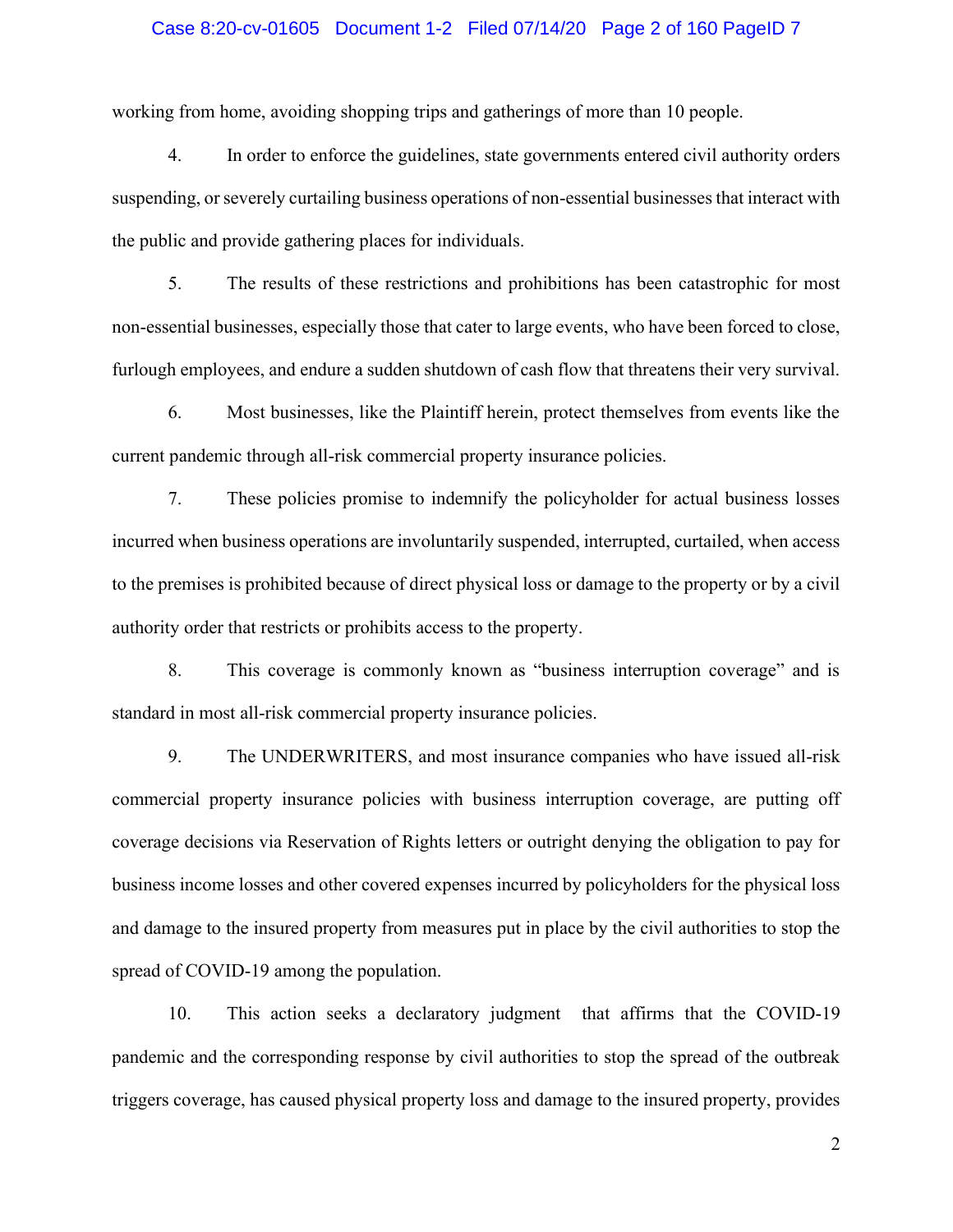### Case 8:20-cv-01605 Document 1-2 Filed 07/14/20 Page 3 of 160 PageID 8

coverage for future civil authority orders that result in future suspensions or curtailments of business operations, and finds that the UNDERWRITERS are liable for the losses suffered by the Plaintiff.

11. In addition, this action brings a claim against the UNDERWRITERS for their anticipatory breach of their contractual obligation under the Plaintiff's all-risk commercial property insurance policy to indemnify Plaintiff for business losses and extra expenses, and other related losses resulting from actions taken by civil authorities to stop the spread of the COVID-19 virus.

# **II. PARTIES**

12. Plaintiff, INFINITY EXHIBITS, INC., is a Florida corporation authorized to do business and doing business at 2226 8<sup>th</sup> Street, Sarasota, Florida, 34237.

13. Plaintiff has provided notice to the UNDERWRITERS of its business income and other expense losses pursuant to the Policy.

14. On or about April 4, 2019, the UNDERWRITERS issued all-risk commercial property insurance policy no. 994OR100192 to INFINITY EXHIBITS INC, attached hereto as **Exhibit A**.

15. On or about April 4, 2020, the UNDERWRITERS renewed the policy and issued all-risk commercial property insurance policy no. 994OR100642 to INFINITY EXHIBITS INC, attached hereto as **Exhibit B**.

16. Defendant UNDERWRITERS AT LLOYD'S LONDON is composed of syndicates of individual underwriters that share respective and several liability under an insurance policy.

17. Normally, several syndicates jointly underwrite a given policy.

18. Upon information and belief, the liabilities in Plaintiff's 2019-2020 policy is shared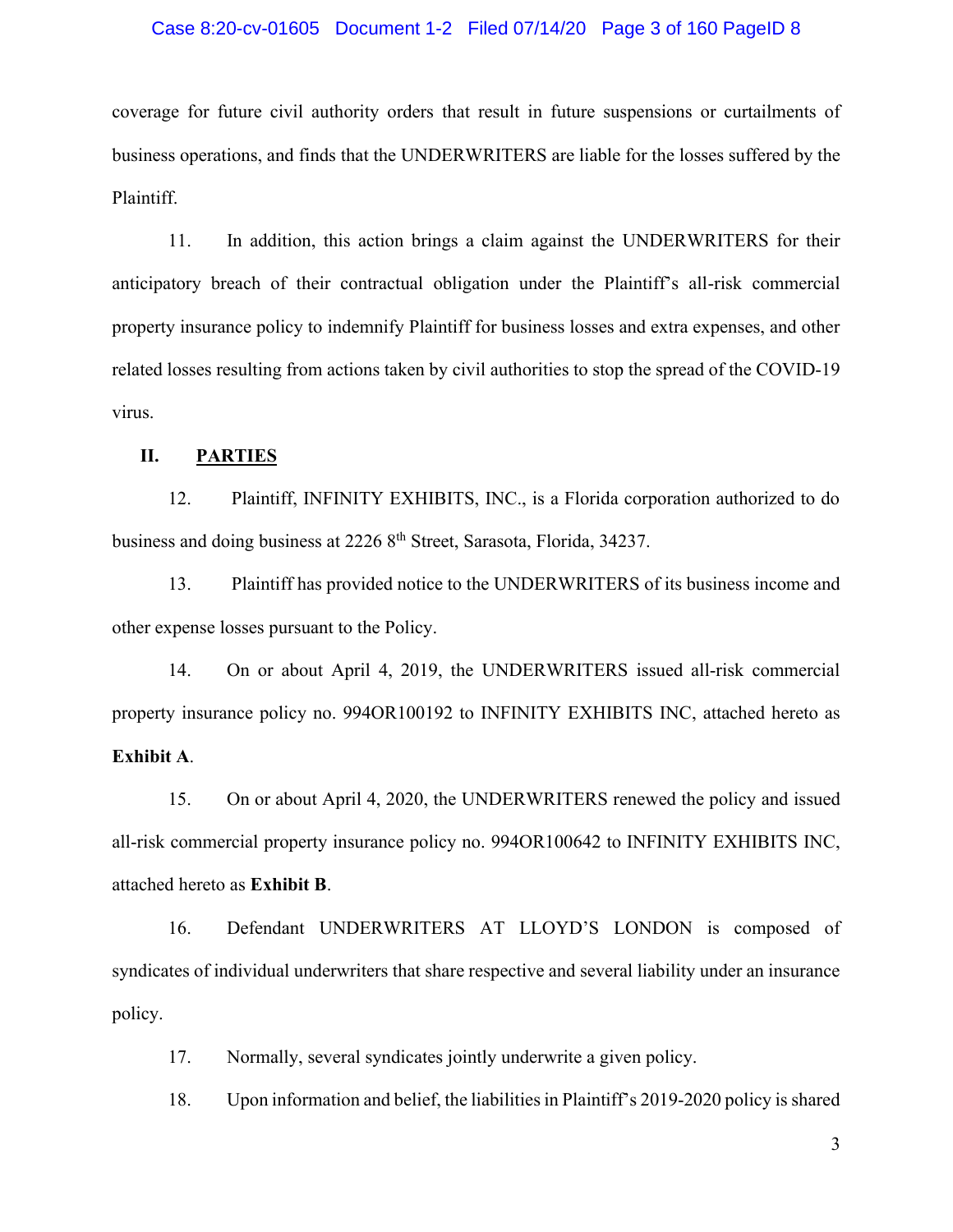## Case 8:20-cv-01605 Document 1-2 Filed 07/14/20 Page 4 of 160 PageID 9

by only one syndicate, identified via the pseudonym of PEM 4000.

19. Upon information and belief, the liabilities in Plaintiff's 2020-2021 policy are shared by PEM 4000 (20%) and HAMILTON INSURANCE DESIGNATED ACTIVITY COMPANY (80%).

20. Each syndicate is organized under the laws of the United Kingdom and is located in and has it principal place of business in England.

21. This Court has jurisdiction over the Defendants pursuant to Pursuant to *Florida Statutes* § 48.193(1)(a)(4) in that they contracted to insure a person, property or risk located in the State of Florida at the time of the contracting.

## **III. FACTUAL ALLEGATIONS**

22. COVID 19 is a type of coronavirus that causes respiratory disease in humans.

23. On March 11, 2020, the WHO declared that the COVID-19 outbreak qualified as a worldwide pandemic.

24. A few days later, the Centers for Disease Control and Prevention issued public guidance in an attempt to slow the spread of COVID-19.

25. This guidance advised that individuals adopt social distancing measures, such as working from home, avoiding shopping trips and gatherings of more than 10 people.

26. In order to enforce the guidelines, state governments entered civil authority orders suspending, or severely curtailing business operations of non-essential businesses that interact with the public and provide gathering places for individuals.

27. The results of these restrictions and prohibitions has been catastrophic for most non-essential businesses, especially those that cater to large events, who have been forced to close, furlough employees, and endure a sudden shutdown of cash flow that threatens their very survival.

28. UNDERWRITERS insurance policy issued to the Plaintiff is an "all risk"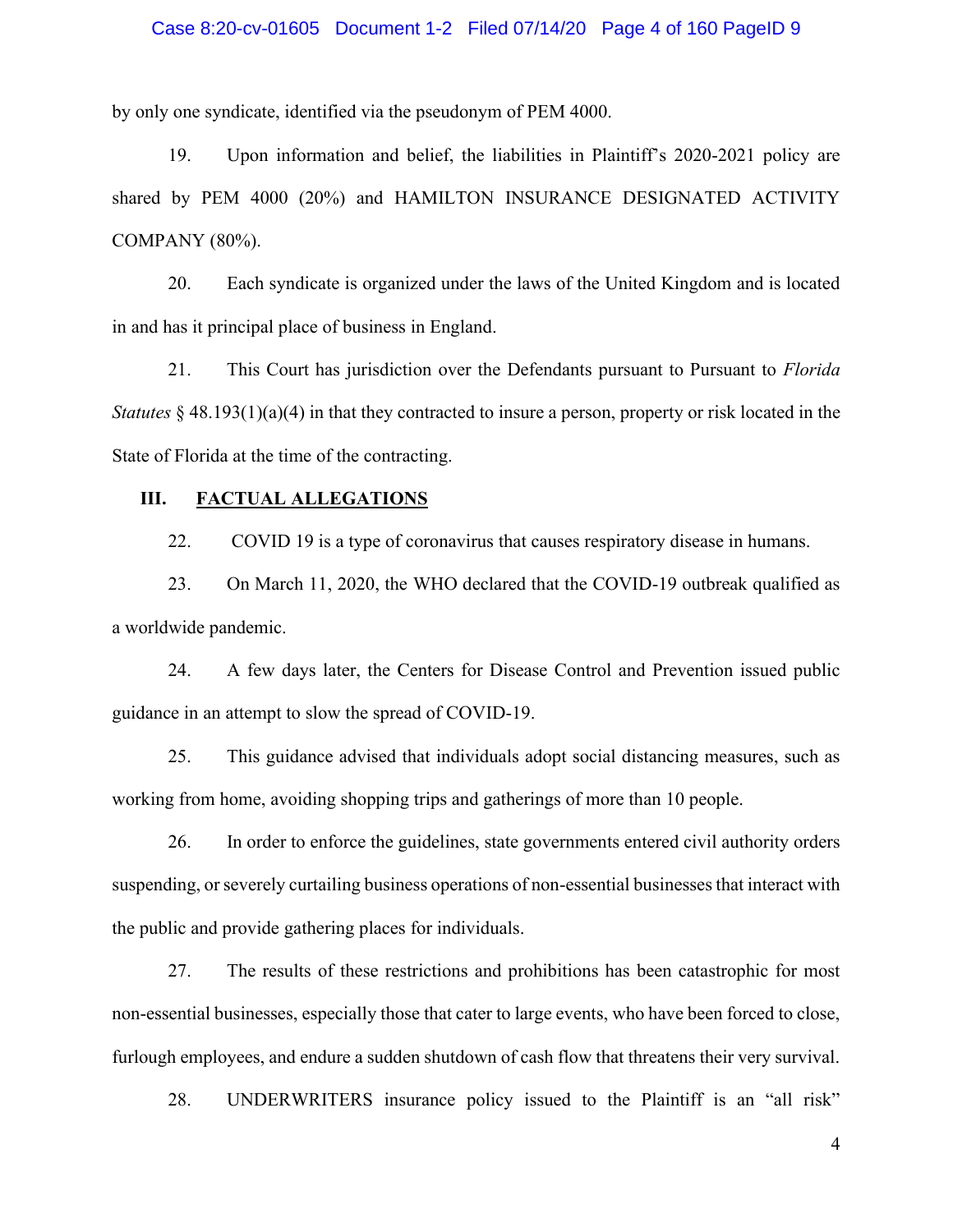## Case 8:20-cv-01605 Document 1-2 Filed 07/14/20 Page 5 of 160 PageID 10

commercial property policy which covers loss or damage to the covered premises resulting from all risks other than expressly excluded.

29. The UNDERWRITERS use standard, uniform insurance policies issued by the Insurance Services Office (ISO), an insurance advisory organization that provides statistical and actuarial information to businesses and provides ISO commercial property forms for commercial property insurance policies.

30. These commercial property forms include a standard policy form titled "Business" Income (and Extra Expense) Coverage Form."

31. This form is identified by the ISO under common form numbers "CP 0010" and "CP 00 30."

32. Under the "Coverage- Business Income" provision of the CP 00 30 insurance policy at issue in this case, business income is defined as :

> (1) Net Income (Net Profit or Loss before income taxes) that would have been earned or incurred; and (2) continuing normal operating expenses incurred, including payroll.

33. The standard provision further states that the UNDERWRITERS will:

[P]ay for the actual loss of Business Income you sustain due to the necessary suspension of your "operations" during the "period of restoration." The "suspension" must be caused by direct physical loss of or damage to property at premises which are described in the Declarations and for which a Business Income Limit of Insurance is shown in the Declarations.

34. The provision for "Additional Coverages- Civil Authority" provides that the

# UNDERWRITERS will:

[P]ay for the actual loss of Business Income you sustain, and necessary Extra Expense caused by the action of civil authority that prohibits access to the described premises.

35. Plaintiff has suffered a direct physical loss of and damage to their property due to

the suspension of their operations from the COVID-19 pandemic and the civil authorities'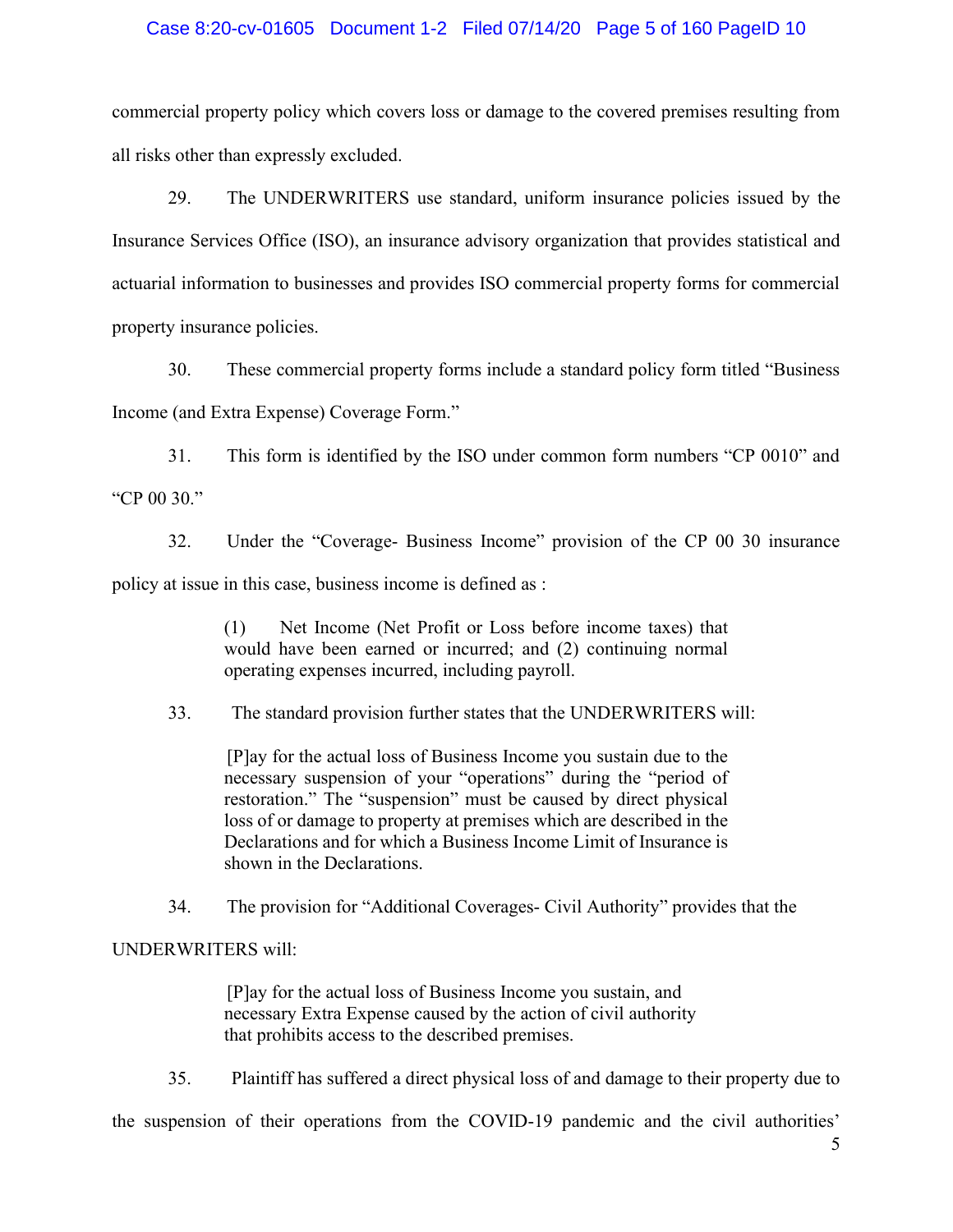## Case 8:20-cv-01605 Document 1-2 Filed 07/14/20 Page 6 of 160 PageID 11

measures to stop the spread of the virus.

36. On April 4, 2019, the UNDERWRITERS issued a standard ISO all-risk commercial property insurance policy to the Plaintiff under which the Plaintiff agreed to make premium payments in exchange for the UNDERWRITERS promise to indemnify the Plaintiff for losses including but not limited to business income losses at the insured property.

37. The insured property is defined in the policy as  $22268<sup>th</sup>$  Street, Sarasota, Florida, 33247.

38. The policy is an all-risk common policy that provided coverage for physical loss and physical damage unless expressly excluded.

39. The First Policy provided coverage from April 4, 2019 to April 4, 2020.

40. The Second Policy provided coverage From April 4, 2020 to April 4, 2021.

41. At all times material, each policy was in full effect during its stated coverage period as Plaintiff has faithfully paid the premiums due.

42. The UNDERWRITERS accepted those premium payments.

43. Plaintiff paid the policy premiums to the UNDERWRITERS specifically to provide coverages for coverage of lost business income and extra expenses in the event of an involuntary business interruption.

44. On April 1, 2020, Governor Ron DeSantis issued an Executive Order which ordered all non-essential businesses to close.

45. Other similar orders have been issued that close or restrict all non-essential business operations or prohibit public access to the property of non-essential businesses.

46. The civil authority orders expressly state that the closing of non-essential businesses are a necessary measure to protect the health and safety of all residents by stopping the spread of the virus.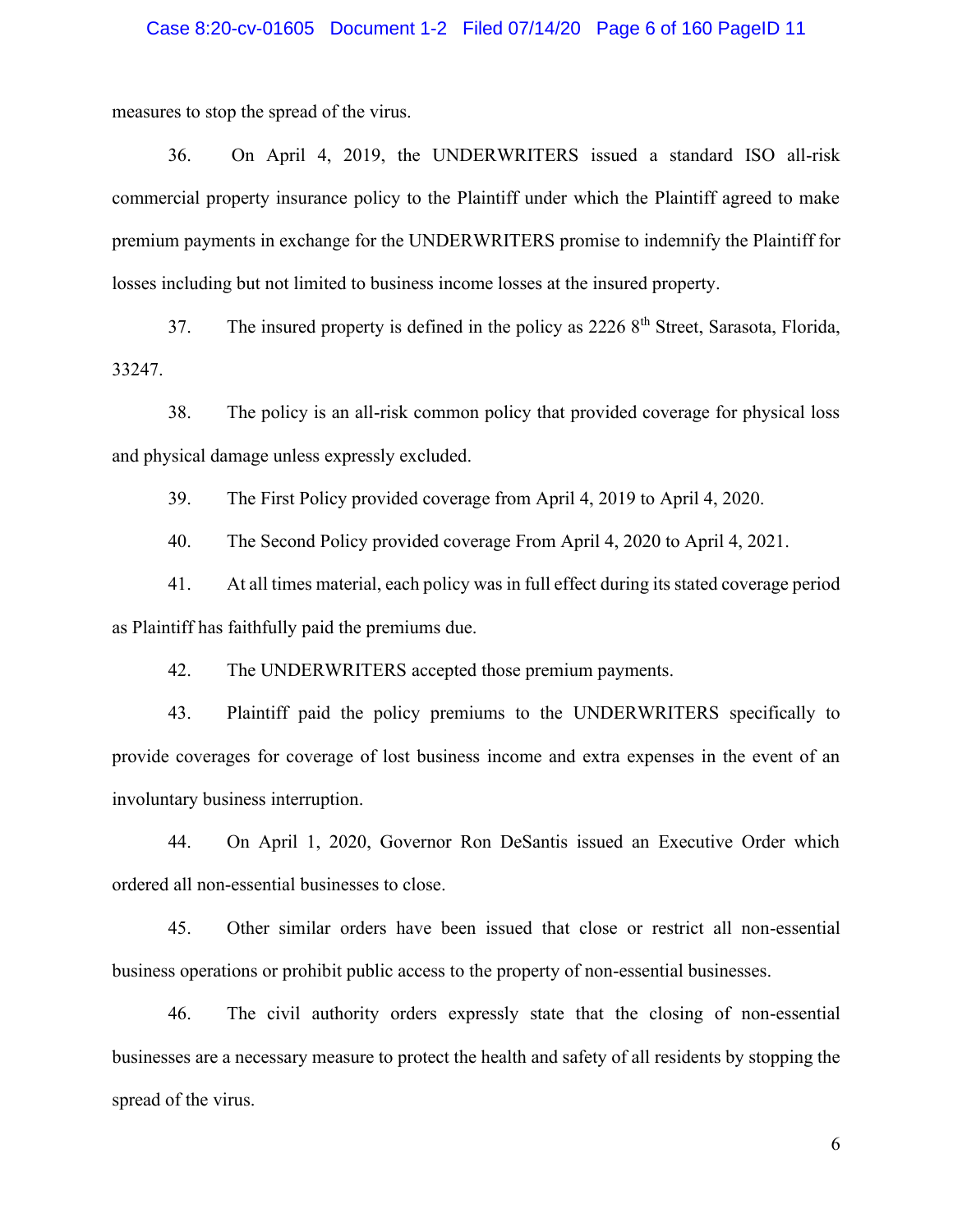#### Case 8:20-cv-01605 Document 1-2 Filed 07/14/20 Page 7 of 160 PageID 12

47. As a direct result of the government orders and the COVID-19 pandemic, Plaintiff has been forced to close its premises, suspend business operations, and furlough employees.

48. Plaintiff has faithfully paid its premiums and the UNDERWRITERS have accepted payment and as such are obligated to honor their contractual duty to provide coverage for the business losses and extra expenses suffered.

49. Upon information and belief, the UNDERWRITERS have received and taken the policy premiums but have no intention of providing any coverage under the policies due to any business income losses or expenses incurred by policyholders related to the COVID-19 pandemic.

50. Plaintiff began to lose business income as a result of cancelled trade shows starting March 2, 2020.

51. Plaintiff filed a claim with the Underwriters on March 18, 2020.

52. Plaintiff fully and timely complied with the UNDERWRITERS' request for information.

53. On April 10, 2020, the UNDERWRITERS sent Plaintiff a Reservation of Rights letter, attached hereto as **Exhibit C** and incorporated by reference herein.

54. A declaratory judgment determining that the business income loss and extra expense coverage provided in common all-risk commercial property insurance policies applies to the suspension, curtailment, and interruption of business operations resulting from measures put into place by civil authorities is necessary to prevent the Plaintiff from being denied critical coverage for which it has already paid.

## **IV. CLAIMS**

## **COUNT I- DECLARATORY JUDGMENT**

55. Plaintiff incorporates by reference paragraphs 1-54 as though fully set forth herein. 56. An actual and bona-fide controversy exists between the Plaintiff and the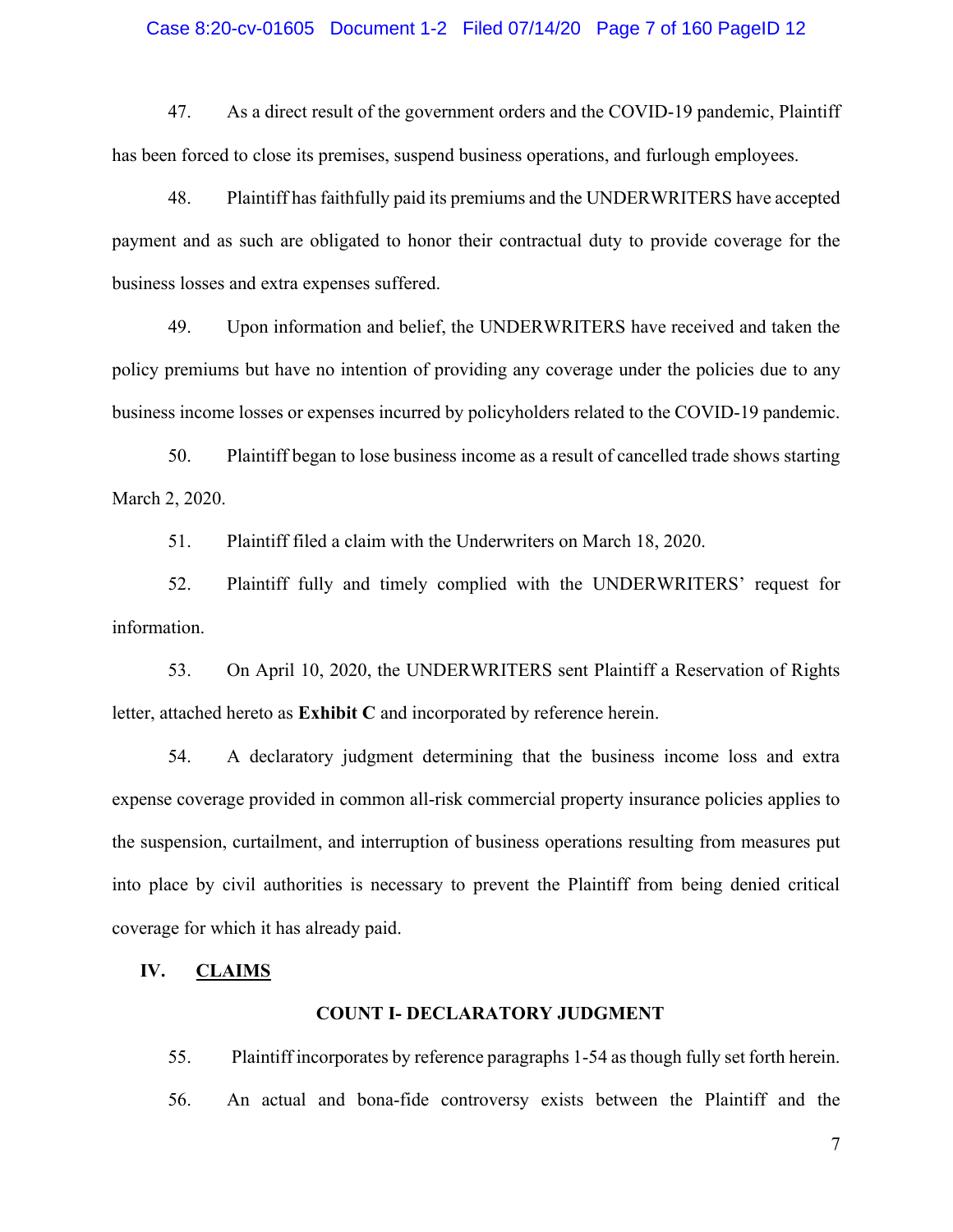## Case 8:20-cv-01605 Document 1-2 Filed 07/14/20 Page 8 of 160 PageID 13

UNDERWRITERS as to the rights and obligations under the policy coverage for business income loss in that:

- a. Plaintiff was forced to close its premises or substantially reduce its business due to the measures put in place by civil authorities to stop the spread of COVID 19;
- b. Plaintiff contends that these measures trigger coverage under the standard allrisk commercial property insurance policy because the policy does not include an exclusion for a viral pandemic;
- c. Plaintiff further contends that the orders from civil authorities to close its premises triggers the "additional coverage" from that same form; and
- d. Upon information and belief, the UNDERWRITERS deny and dispute that the standard business income loss and extra expense coverage policy provides coverage in this instance.

57. Plaintiff seeks a Declaratory Judgment that the standard all-risk commercial property insurance policy provides coverage for business income losses and extra expenses because the policy does not contain an exclusion for a viral pandemic.

58. Plaintiff also seeks a Declaratory Judgment that the forced closures of their premises due to orders from state or local civil authorities is a prohibition of access to their premises and covered as defined in the insurance policies.

59. This is an action for declaratory relief pursuant to Chapter 86, *Florida Statutes*.

60. By virtue of the facts alleged herein, there exists an urgent and practical need for the Court to declare the rights of the parties in respect to whether the Defendant is obligated to provide coverage for Plaintiff's business income losses under the Policies.

61. Plaintiff is in doubt regarding their rights and seeks declaratory relief from this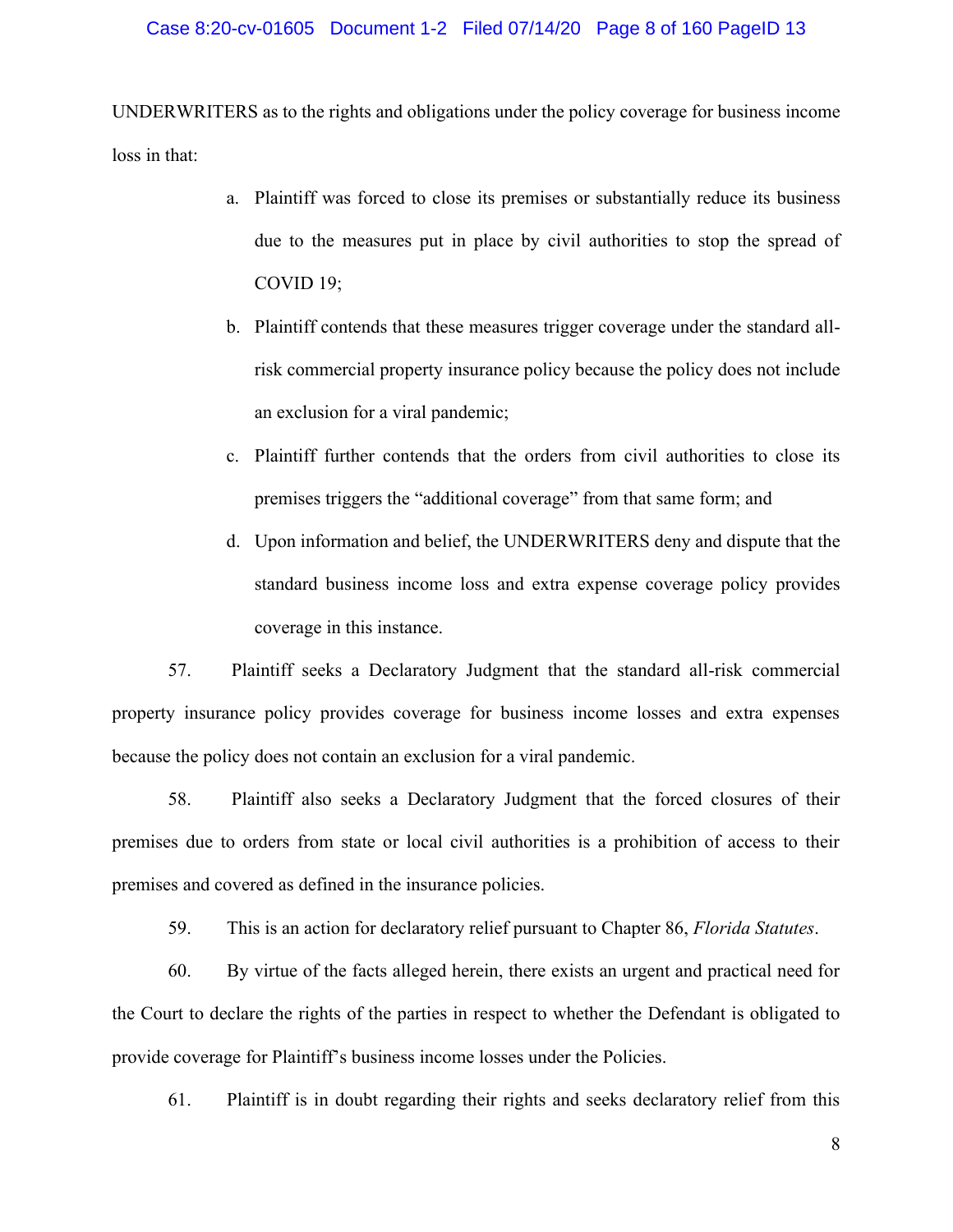## Case 8:20-cv-01605 Document 1-2 Filed 07/14/20 Page 9 of 160 PageID 14

Court regarding this aspect of the instant Complaint.

62. Plaintiff contends that the Defendants are obligated to provide coverage for Plaintiff's business losses pursuant to the Policies.

63. The Plaintiff has suffered damages for which Plaintiffs seek judgment as against the Defendant.

64. With regard to this cause of action, Plaintiff avers that there is a bona fide, actual, present need for the declaration sought.

65. The declaration sought by Plaintiff deals with a present controversy as to an ascertainable set of facts.

66. The Plaintiff's rights and privileges are dependent upon the law applicable to the facts of this case.

67. The Plaintiff and the Defendants have an actual, present, adverse, and antagonistic interest in the subject matter of this Complaint.

68. The antagonistic and adverse interests are all interested parties are before this Court.

69. The relief sought is not merely the giving of legal advice or providing the answer to a question propounded from curiosity, but stems from an actual controversy between the parties to this action.

**WHEREFORE,** Plaintiff requests that this Court enter a Declaratory Judgment declaring that the standard all-risk commercial property insurance policy provides coverage for business income losses and extra expense losses incurred due to the measures taken by civil authorities to prevent the spread of COVID-19.

## **COUNT II- BREACH OF CONTRACT**

70. Plaintiff incorporates by reference paragraphs 1-54 as though fully set forth herein.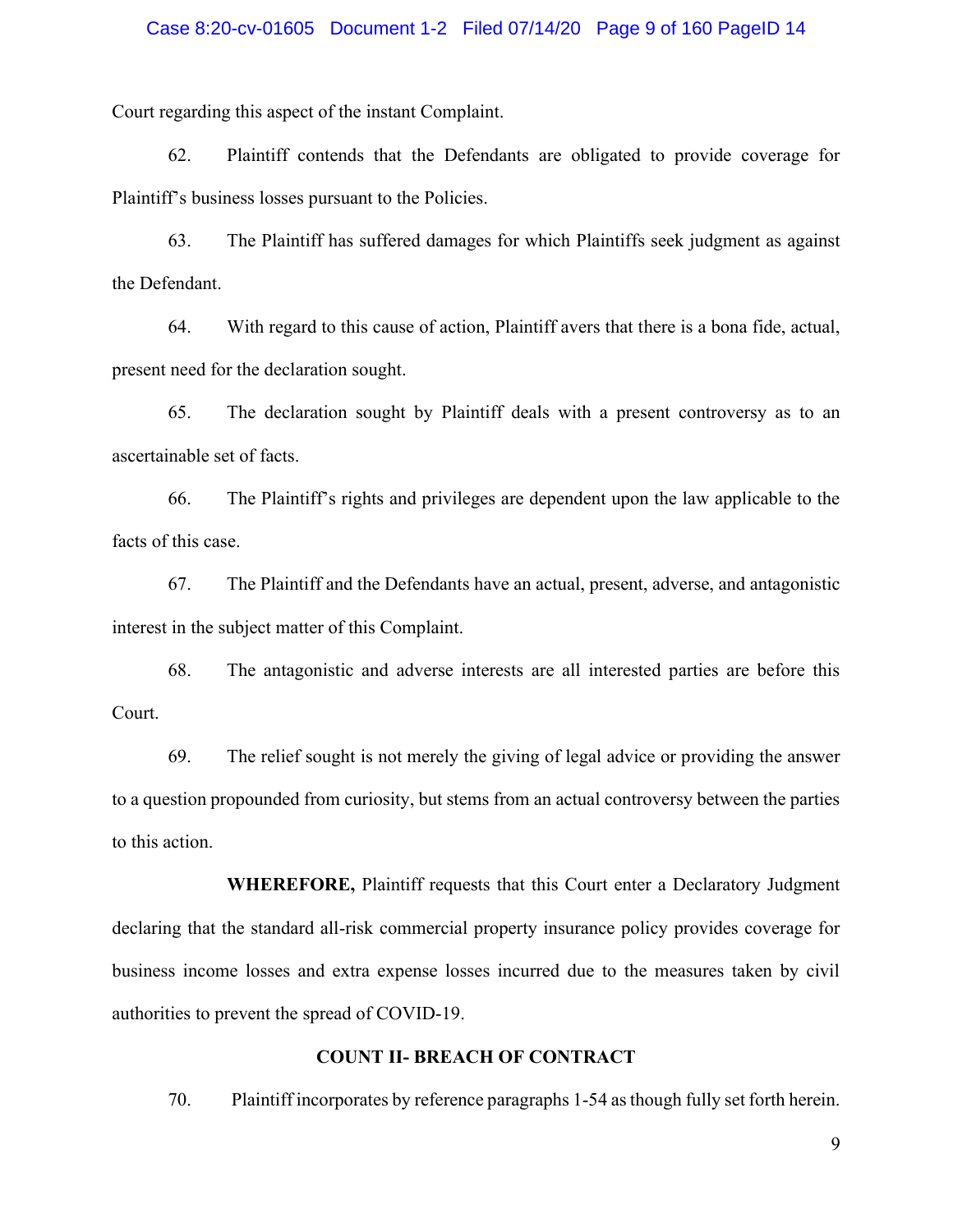## Case 8:20-cv-01605 Document 1-2 Filed 07/14/20 Page 10 of 160 PageID 15

71. Plaintiff has a standard all-risk commercial property insurance policy issued by the UNDERWRITERS.

72. Plaintiff has performed all of its obligations as specified by the policy including the payment of all premiums due.

73. Plaintiff's insurance policy contains standard forms that provide coverage for losses to business income and for "extra expenses."

74. The policy provide that the UNDERWRITERS will pay for the actual loss of business income due to the "suspension" of "operations."

75. The policy also provide that the UNDERWRITERS will pay for any necessary expenses that Plaintiff incurs that they would not have incurred had there been no physical loss of their property.

76. Plaintiff's standard all-risk commercial property insurance policy further provides coverage for suspension of business operations due to closures caused by the action of civil authorities.

77. As stated above, Plaintiff was forced to close its premises to the public, cancel appearances, and cease or substantially reduce their operations due to the measures put in place by civil authorities to stop the spread of COVID-19.

78. Upon information and belief, the UNDERWRITERS intend to refuse performance under the insurance policy.

79. Specifically, the UNDERWRITERS intend to deny or refuse to provide coverage for business income losses or extra expenses incurred due to the measures put in place by civil authorities to stop the spread of COVID-19.

80. As a result of the UNDERWRITERS' repudiation or anticipatory breach of the insurance policies, Plaintiff has suffered actual damages.